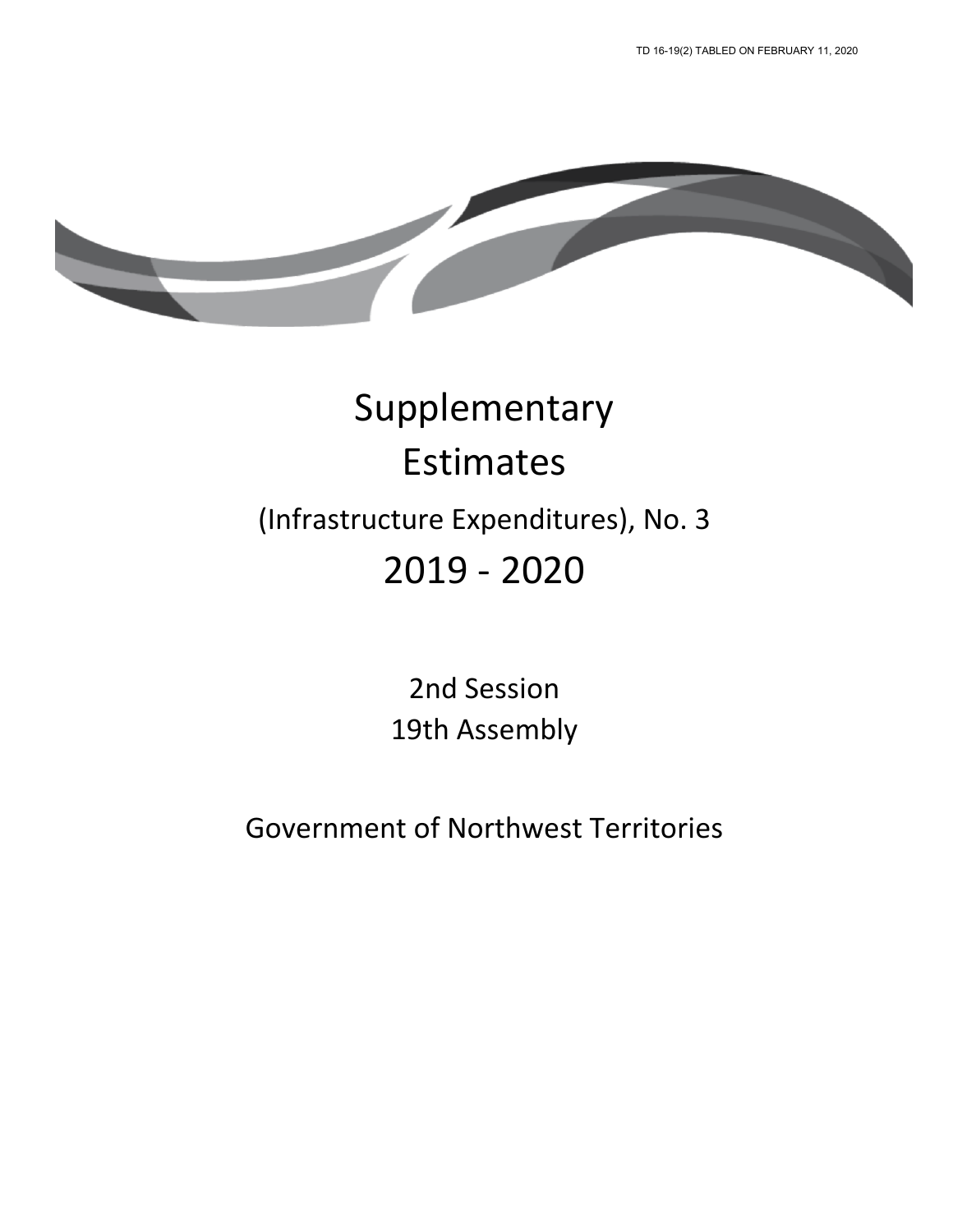## **SUMMARY OF APPROPRIATIONS VOTED FOR THE PUBLIC SERVICE OF THE NORTHWEST TERRITORIES FOR THE FISCAL YEAR ENDING MARCH 31, 2020**

#### **SCHEDULE 1 OPERATIONS EXPENDITURES**

| Item<br><b>Number</b>    | <b>Department</b>                        | Operations,<br><b>Excluding</b><br><b>Amortization</b><br>\$ | Amortization<br>\$ |
|--------------------------|------------------------------------------|--------------------------------------------------------------|--------------------|
| $\,1\,$                  | Legislative Assembly                     |                                                              |                    |
| $\sqrt{2}$               | Education, Culture and Employment        |                                                              |                    |
| $\mathfrak{Z}$           | <b>Environment and Natural Resources</b> |                                                              |                    |
| $\overline{\mathcal{L}}$ | <b>Executive and Indigenous Affairs</b>  |                                                              |                    |
| $\mathfrak s$            | Finance                                  |                                                              |                    |
| $\sqrt{6}$               | Health and Social Services               |                                                              |                    |
| $\boldsymbol{7}$         | Industry, Tourism and Investment         |                                                              |                    |
| $8\,$                    | Infrastructure                           |                                                              |                    |
| 9                        | Justice                                  |                                                              |                    |
| $10\,$                   | Lands                                    |                                                              |                    |
| $11\,$                   | Municipal and Community Affairs          |                                                              |                    |
|                          | OPERATIONS EXPENDITURES APPROPRIATION    |                                                              |                    |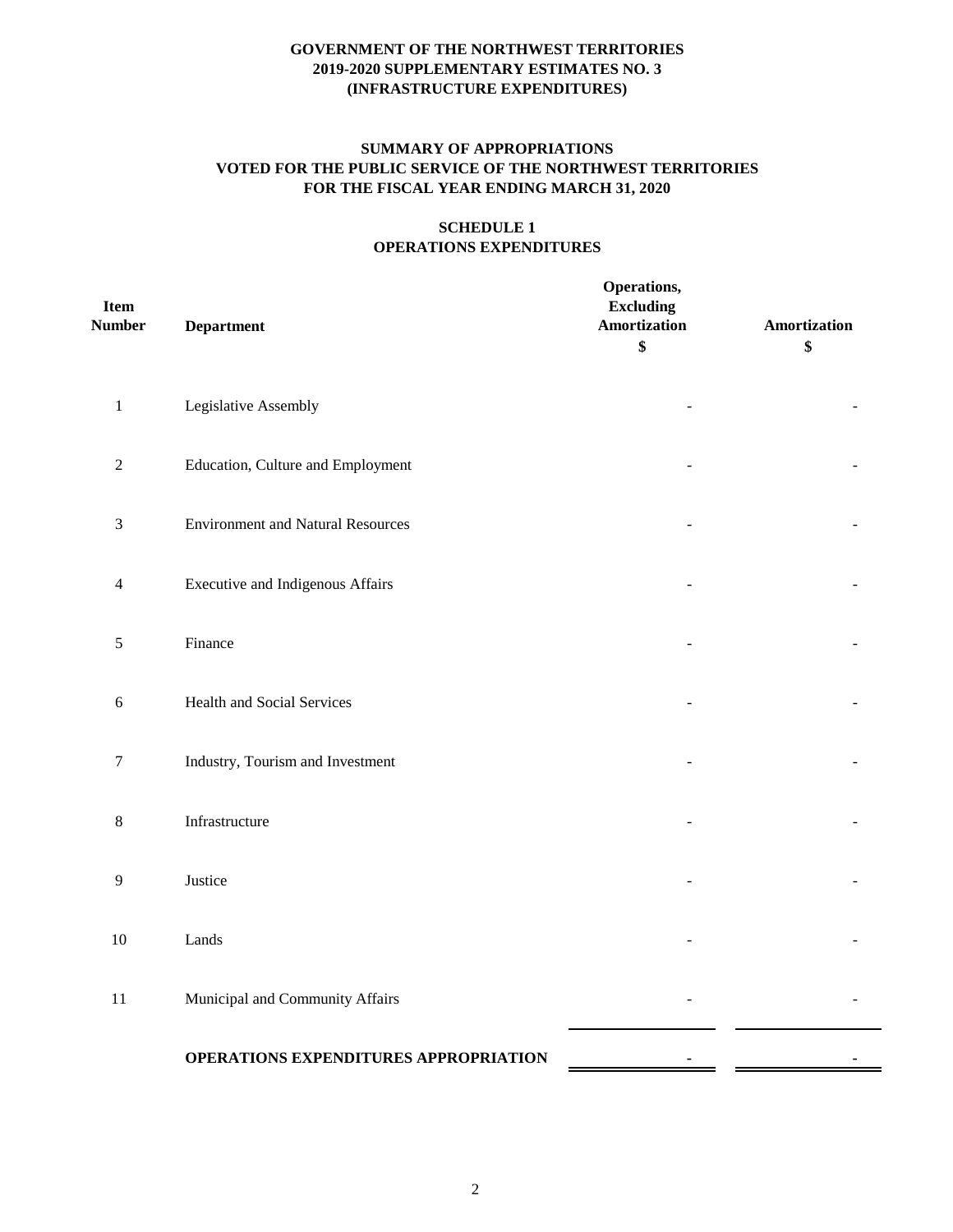#### **SUMMARY OF APPROPRIATIONS VOTED FOR THE PUBLIC SERVICE OF THE NORTHWEST TERRITORIES FOR THE FISCAL YEAR ENDING MARCH 31, 2020**

# **SCHEDULE 2 CAPITAL INVESTMENT EXPENDITURES**

| <b>ITEM NUMBER</b>          | <b>DEPARTMENT</b>                                    | <b>APPROPRIATION</b><br><b>AUTHORITY</b><br><b>REQUIRED</b><br>\$ |
|-----------------------------|------------------------------------------------------|-------------------------------------------------------------------|
| $\mathbf 1$                 | Legislative Assembly                                 |                                                                   |
| $\sqrt{2}$                  | Education, Culture and Employment                    |                                                                   |
| $\ensuremath{\mathfrak{Z}}$ | <b>Environment and Natural Resources</b>             | 280,000                                                           |
| $\overline{4}$              | <b>Executive and Indigenous Affairs</b>              |                                                                   |
| $\mathfrak s$               | Finance                                              |                                                                   |
| $\sqrt{6}$                  | <b>Health and Social Services</b>                    |                                                                   |
| $\boldsymbol{7}$            | Industry, Tourism and Investment                     |                                                                   |
| $\,8\,$                     | Infrastructure                                       | 1,018,000                                                         |
| $\mathbf{9}$                | Justice                                              |                                                                   |
| $10\,$                      | Lands                                                |                                                                   |
| $11\,$                      | Municipal and Community Affairs                      |                                                                   |
|                             | <b>CAPITAL INVESTMENT EXPENDITURES APPROPRIATION</b> | 1,298,000                                                         |
| <b>TOTAL APPROPRIATION</b>  |                                                      | 1,298,000                                                         |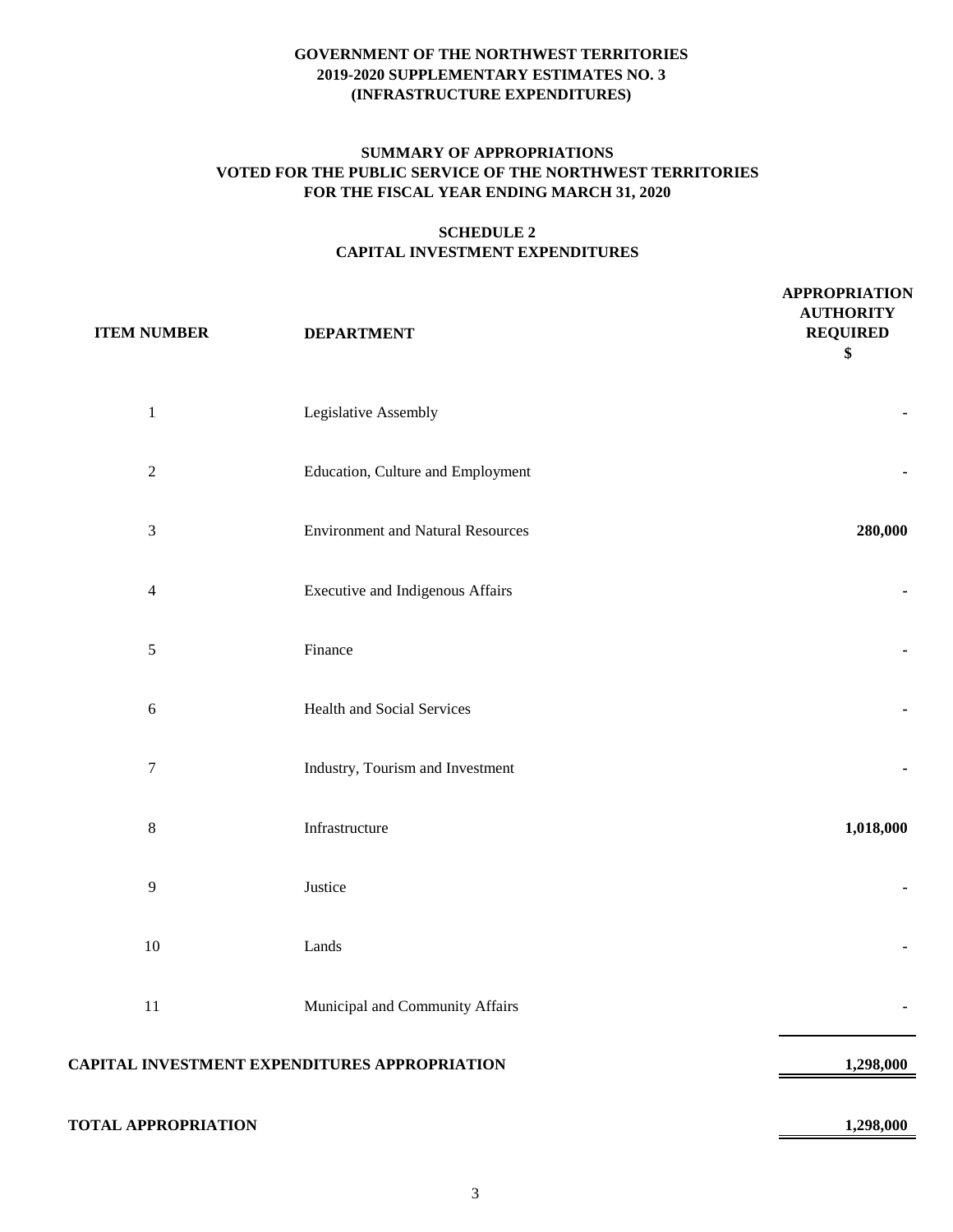#### **SUMMARY OF APPROPRIATIONS VOTED FOR THE PUBLIC SERVICE OF THE NORTHWEST TERRITORIES FOR THE FISCAL YEAR ENDING MARCH 31, 2020 OPERATIONS EXPENDITURES**

| <b>Department</b>                              | <b>Capital Estimates</b><br>and Supplementary<br><b>Appropriations</b><br>No. 1 & 2<br>\$ | <b>Not Previously</b><br><b>Authorized</b><br>\$ | <b>Total</b><br>Appropriation<br>\$ |
|------------------------------------------------|-------------------------------------------------------------------------------------------|--------------------------------------------------|-------------------------------------|
| Legislative Assembly                           |                                                                                           |                                                  |                                     |
| Education, Culture and Employment              | 5,000,000                                                                                 |                                                  | 5,000,000                           |
| <b>Environment and Natural Resources</b>       |                                                                                           |                                                  |                                     |
| <b>Executive and Indigenous Affairs</b>        |                                                                                           |                                                  |                                     |
| Finance                                        |                                                                                           |                                                  |                                     |
| Health and Social Services                     |                                                                                           |                                                  |                                     |
| Industry, Tourism and Investment               |                                                                                           |                                                  |                                     |
| Infrastructure                                 | 48,350,000                                                                                |                                                  | 48,350,000                          |
| Justice                                        |                                                                                           |                                                  |                                     |
| Lands                                          |                                                                                           |                                                  |                                     |
| Municipal and Community Affairs                | 29,000,000                                                                                |                                                  | 29,000,000                          |
| <b>TOTAL OPERATIONS</b><br><b>EXPENDITURES</b> | 82,350,000                                                                                |                                                  | 82,350,000                          |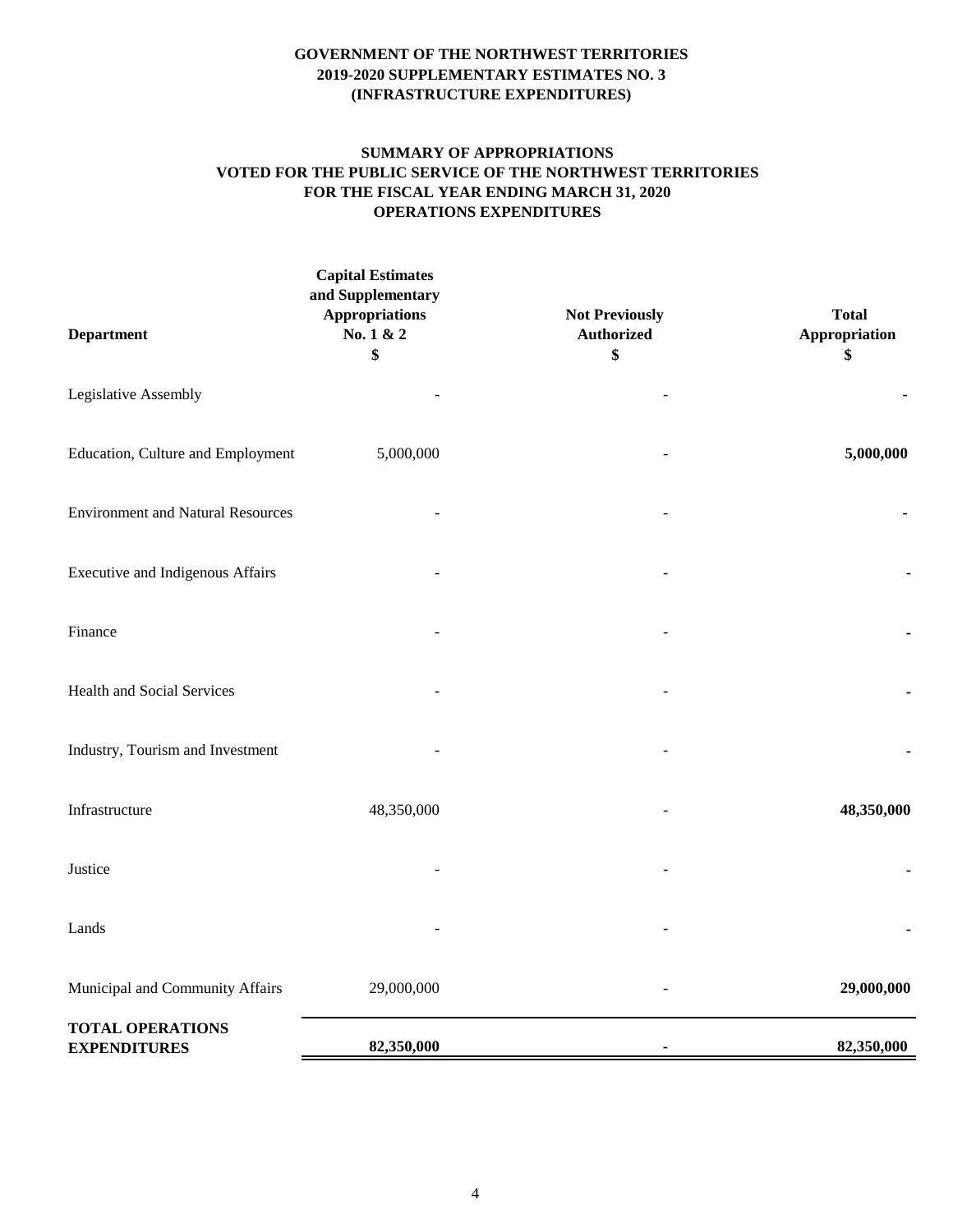# **SUMMARY OF APPROPRIATIONS VOTED FOR THE PUBLIC SERVICE OF THE NORTHWEST TERRITORIES FOR THE FISCAL YEAR ENDING MARCH 31, 2020 CAPITAL INVESTMENT EXPENDITURES**

|                                                        | 2019-2020<br><b>Capital Estimates</b><br>and Supplementary<br><b>Appropriations</b> | <b>Not Previously</b> | <b>Total</b>  |
|--------------------------------------------------------|-------------------------------------------------------------------------------------|-----------------------|---------------|
| <b>Department</b>                                      | No. 1 & 2                                                                           | <b>Authorized</b>     | Appropriation |
|                                                        | \$                                                                                  | \$                    | \$            |
| Legislative Assembly                                   | 127,000                                                                             |                       | 127,000       |
| Education, Culture and Employment                      | 18,638,000                                                                          |                       | 18,638,000    |
| <b>Environment and Natural Resources</b>               | 5,511,000                                                                           | 280,000               | 5,791,000     |
| Executive and Indigenous Affairs                       |                                                                                     |                       |               |
| Finance                                                | 14,643,000                                                                          |                       | 14,643,000    |
| Health and Social Services                             | 74,938,000                                                                          |                       | 74,938,000    |
| Industry, Tourism and Investment                       | 17,549,000                                                                          |                       | 17,549,000    |
| Infrastructure                                         | 177,634,000                                                                         | 1,018,000             | 178,652,000   |
| Justice                                                | 15,990,000                                                                          |                       | 15,990,000    |
| Lands                                                  | 234,000                                                                             |                       | 234,000       |
| Municipal and Community Affairs                        |                                                                                     |                       |               |
| <b>TOTAL CAPITAL</b><br><b>INVESTMENT EXPENDITURES</b> | 325,264,000                                                                         | 1,298,000             | 326,562,000   |
| <b>TOTAL VOTED</b><br><b>APPROPRIATIONS</b>            | 407,614,000                                                                         | 1,298,000             | 408,912,000   |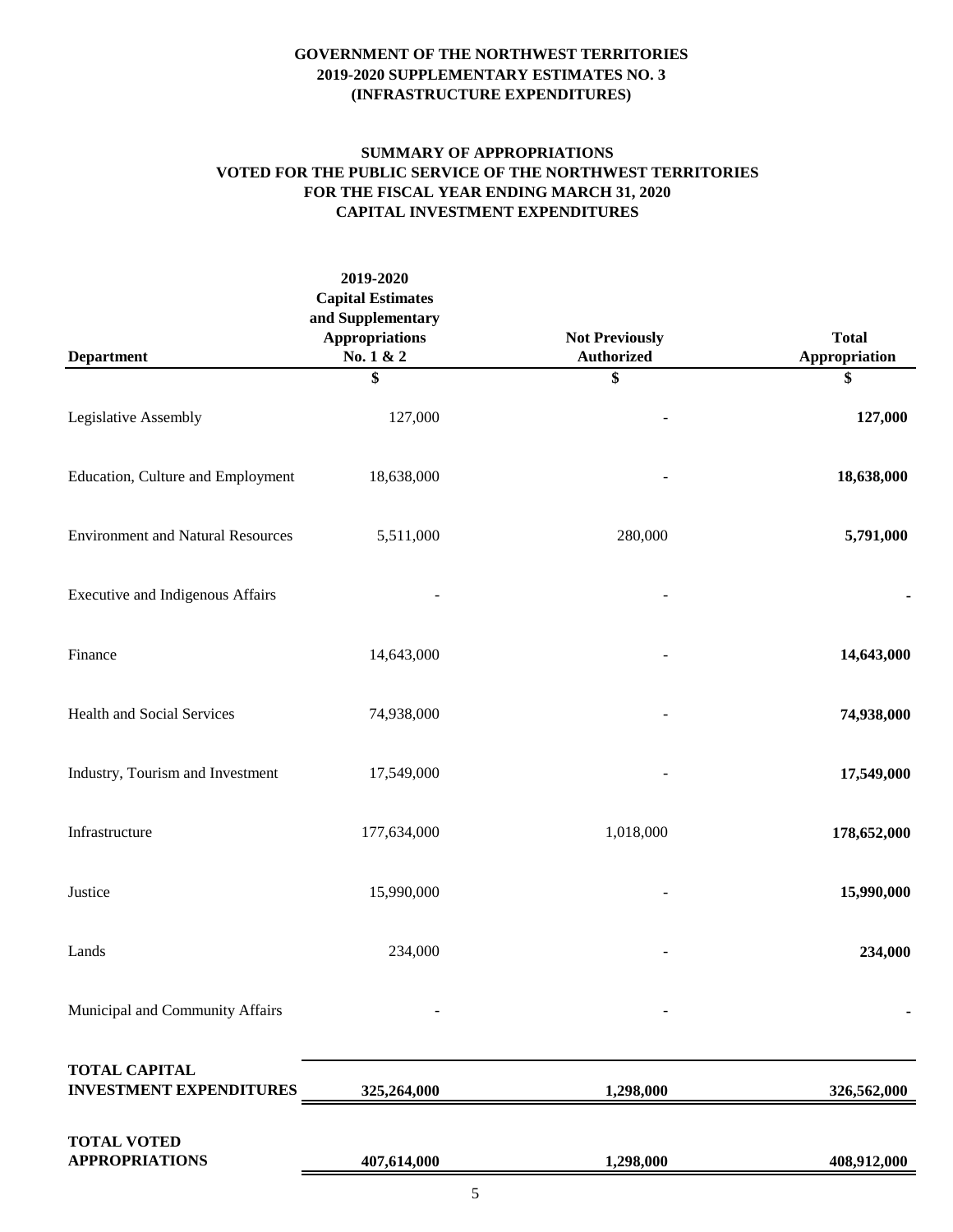| <b>DEPARTMENT:</b><br><b>SUBJECT:</b>                                               | <b>Environment and Natural Resources</b><br><b>Capital Investment Expenditures</b> |                                                                                                                                                                                                                                                  |                                            |                               |
|-------------------------------------------------------------------------------------|------------------------------------------------------------------------------------|--------------------------------------------------------------------------------------------------------------------------------------------------------------------------------------------------------------------------------------------------|--------------------------------------------|-------------------------------|
| <b>Activity</b>                                                                     |                                                                                    | 2019-2020<br><b>Capital Estimates</b><br>and Supplementary<br><b>Appropriations</b><br>No. $1 & 2$                                                                                                                                               | <b>Not Previously</b><br><b>Authorized</b> | <b>Total</b><br>Appropriation |
| <b>Environmental Stewardship</b>                                                    |                                                                                    | \$<br>$\blacksquare$                                                                                                                                                                                                                             | \$<br>280,000                              | \$<br>280,000                 |
| and Climate Change                                                                  |                                                                                    |                                                                                                                                                                                                                                                  |                                            |                               |
|                                                                                     |                                                                                    | To provide funding for the acquisition of a vehicle and 3 patrol boats under<br>the Challenge Nature Fund Agreements with Environment and Climate<br>Change Canada.<br>The net impact on Government operations is nil as these expenditures will | 280,000                                    |                               |
| be fully offset by revenues received from Environment and Climate Change<br>Canada. |                                                                                    |                                                                                                                                                                                                                                                  |                                            |                               |
| <b>TOTAL DEPARTMENT</b>                                                             |                                                                                    | 5,511,000                                                                                                                                                                                                                                        | 280,000                                    | 5,791,000                     |